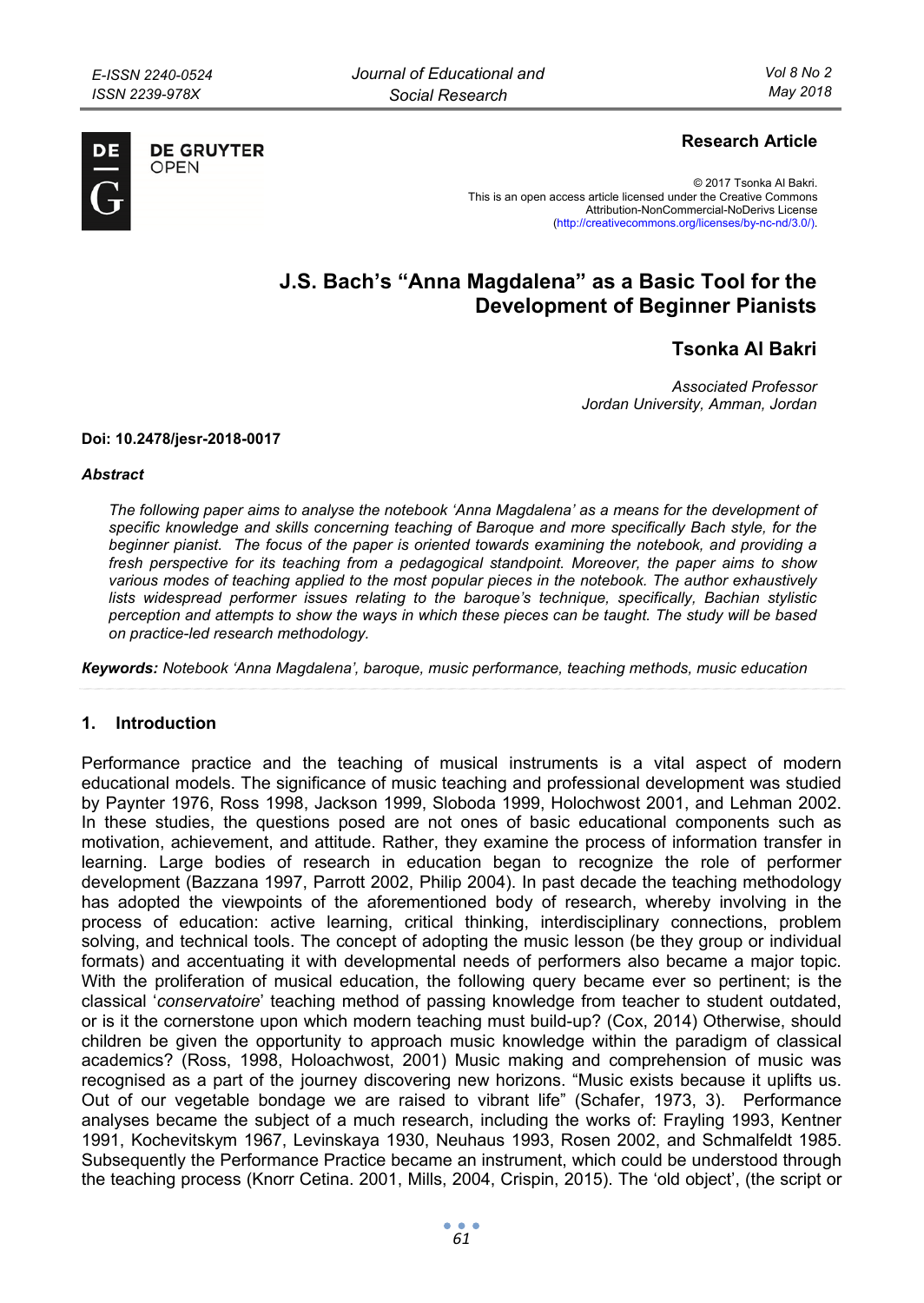| E-ISSN 2240-0524 | Journal of Educational and | Vol 8 No 2 |
|------------------|----------------------------|------------|
| ISSN 2239-978X   | Social Research            | May 2018   |

the musical text) was analyzed through 'other means' (Cook 2009, 780) namely investigation learning, practicing music, understanding and improving one's own practice though the use of inductive reasoning. This process was discussed by Greenwood and Leving 1998, Noffke and Somekh, 2009, Bradbery and Reason 2007, Baily, 2008. Practice-led research became key for identifying research problems and questions, teaching methods, context, and outputs. This type of research aims to illuminate new conceptions and provide a fresh look over the particular repertoire (Board, 2003, Thomas, 2010, Clarke, 2005). In this situation the teacher plays a major role, achieving rehearsal goals, specific skills, and knowledge. The importance of qualification and background of the teacher in this model were presented by Goolsby 1996, Haseman 2006. The complexity of that methodology led on recognising music teaching as a specific art, integrating many other disciplines. "The complexity of sustainable development issues requires the adoption of transdisciplinary research activities" (Godemann, 2008, 627). Various views have been shared and shown; they focused on how teaching practice could develop into a 'professionalization of intellectual freedom' (Pinar 2012, 183). These views can be seen as connected to and with projection of music education as 'lived experience' (Althusser, 2001) which leads to the recognition that "newly invented and discovered ways of doing things have to be crystalized in various forms of art-effects (including concepts, norms, rules, rituals and procedures) to make them available to others including future generation, while relying on and building upon experiences of others including those from the distant past" (Stetsenko, 2010, 10). In this perspective, one realizes the necessity to comprehend means and events through the holistic lens, to activate dialogue between different opinions and methods (Feng, 2012, 31- 43). Thus, it is from this standpoint that the transition between music education and instrumental teaching should be initiated, providing a new horizon, based on hybrid relations in whom 'both transmit knowledge' (Robertson and Bond, 2005, 89). Therefore, practice-led research appears to be most suitable in case of extending the methodological scope of music teaching to 'application of practice-based research in a performance educational environment' (Bowman, 2005, 209). This need for expanding the educational model research to new level of transmission and exchanging data was stated by Schippers 2007, Borgdorff, 2007, Harrison 2012. Piano pedagogy is an important part of music education, based on individual lessons. In a border perspective, obtaining piano skills is combined with acquiring knowledge of style characteristics. Following what was stated hereto, and with regard to the topic of the present research into J.S. Bach's notebook *Anna Magdalena*, 'hereinafter, the compendium' which is unmistakably one of the most popular clavier notebooks for the newly initiated pianist. It is implied that through an in-depth analysis of the compendium one may gleam necessary insight into the musical performing process, from the developing the basic stylistic knowledge to working through creative process.

## **2. Historical Preface to the Compendium**

The notebook of *Anna Magdalena* is contained in two separate publications, the former published in 1722 and the latter in 1725. The name of the compendium is customarily associated with the latter publication, as it is more widespread in the musical community. The starkest difference between the two publications is the fact that, the former publication comprises exclusively of works by J.S. Bach himself. Whereas the latter publication incorporates the works of various artists. The former notebook is titled '*Clavier-Büchlein vor Anna Magdalena Bachin*'. The contents of the former publication can be found in Didenko, 1984,pp. 52, 53. It must be noted that in modern editions of the notebook, not all works may be found within, as some are incomplete, others are vocal, and some are studies for basso continuo. Therefore, every publisher exercises discretion in the choice of pieces included.

During the life and times of J.S. Bach, it was common practice for artistic families to make their own house albums. This *dernier cri* was not merely limited to the field of music; it was also common for artists to create family albums of poetry, paintings, and short stories. In the house of Bach three such albums have been found. The first, dated as of 1720 '*Clavier Notebook Dedicated to Wilhelm Friedemann*', dedicated to J.S. Bach's firstborn son, was completed prior to Bach and Anna Magdalena's wedding. The latter two would be dedicated to Anna Magdalena herself and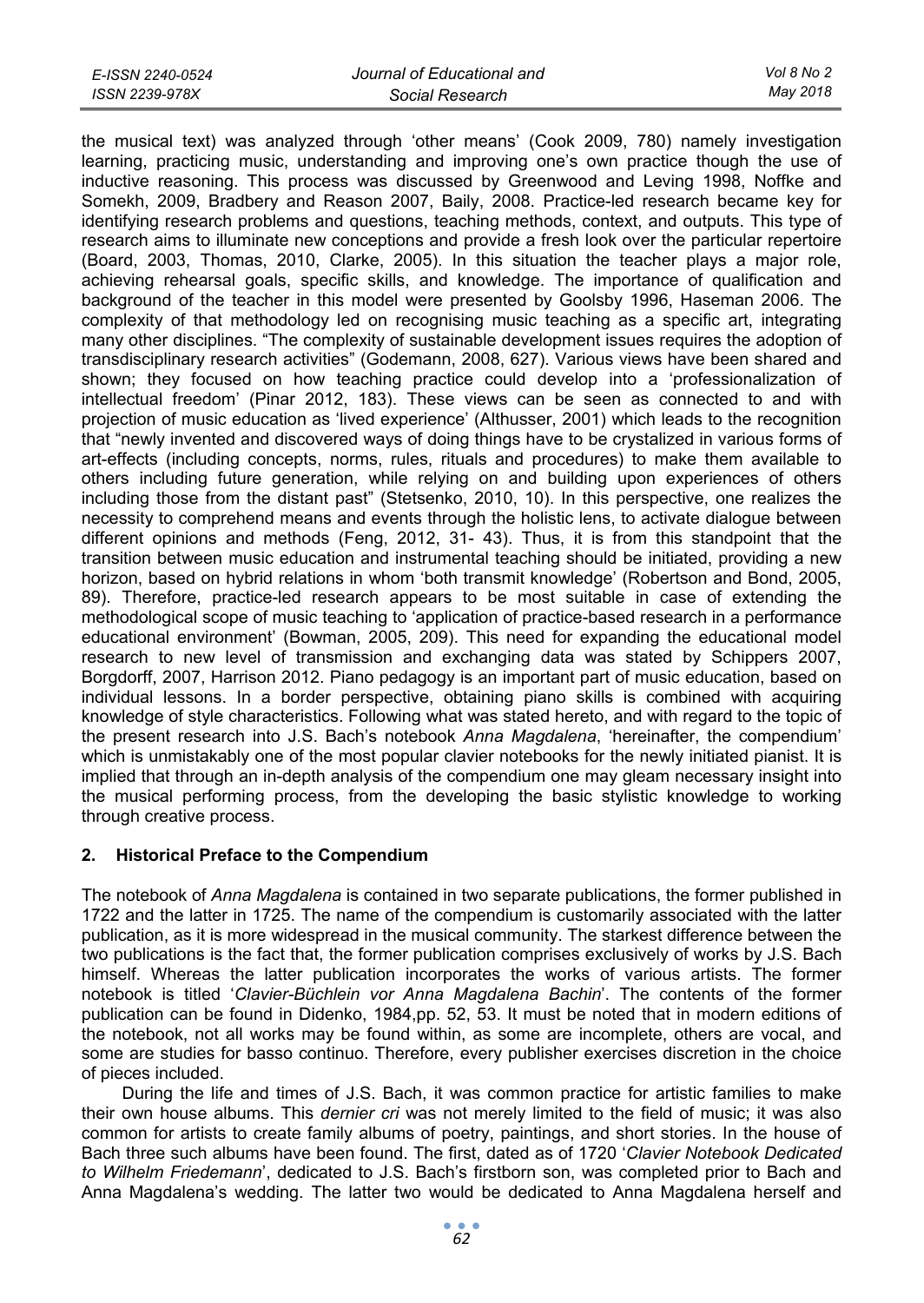| E-ISSN 2240-0524 | Journal of Educational and | Vol 8 No 2 |
|------------------|----------------------------|------------|
| ISSN 2239-978X   | Social Research            | Mav 2018   |

completed in 1722 and 1725, respectively. The subject of interest of this paper is the latter notebook, *viz*. one dated as of 1725. This notebook was gifted to Anna at the age of 24; the notebook itself was a beautiful gift, bound by illustrious green leather, framed with a gold cornice. It had two clasps, and had been wrapped with red satin ribbons. In the middle of it, there was an inscription engraved with the acronym of the first three letters of Anna Magdalena Bach - *AMB* and the year 1725 below. When filling the notebook, Wilhelm Friedemann, Bach's eldest son was 15 years old, Carl Philipp Emanuel - 11, and John Gottfried Bernhard - 10. The notebooks were intended for household use. All would study the works written by their father, others would make their first entries into the polyphony, and some practiced the art of accompaniment. While the pieces included in this notebook are known to generations of musicians, the authorship of many of them were relatively recently certified. Consequently, the works of Carl Philipp Emanuel, Francois Couperin, Christian Petzold, Johann Adolf Hasse and, Georg Böhm, were identified. Moreover, the unearthing of fresh evidence relating to the authorship of the various pieces in the notebook has not yet been debarred. Hence, the collection morphs before our very eyes, a true portrait of analogy for early eighteenth century European music.

## **3. A Brief Biography on Anna Magdalena**

For many musicologists the person of Anna Magdalena rested in the shadow of her legendary counterpart. She is known mainly as the recipient of the compendium discussed herein, as well as being the life partner of J.S. Bach. However, Anna Magdalena was much more than merely what she is commonly believed to be. She was born September  $22<sup>nd</sup>$  1701, in Saxony. Her father was trumpet player Johann Caspar Wilcke, her mother, daughter of a well-known organist. Bach and Anna were wed December  $3<sup>rd</sup>$  1721. Their marriage took place half a year following the death of Bach's first wife Maria Barbara. Anna Magdalena gave birth to thirteen of Bach's children, of which only six survived to adulthood: Gottfried Heinrich Bach (1724-1763) a renowned clavecinist; Elisabeth Juliana Frederica, (1726- 1781); Johann Cristoph Frederich (1732-1796) a composer; Johann Christian (1736-1782) a composer; Johanna Carolina (1737-1781); and Regina Susanna (1742-1809). Simultaneously, Anna Magdalena adopted four children from Bach's previous marriage, Catharina Dorotea (1709-1774); Wilheim Fredemann (1710-1784) an organist and composer; Carl Philipp Emanuel (1714-1788) a composer; Johann Gottfried Bernhard (1715-1739) an organist and later a lawyer.



During her life, Anna Magdalena was a prominent musician in Germany, and continued to perform even after her marriage to J.S. Bach. This assertion is enforced by the fact that in 1729 Anna Magdalena was invited to perform at the funeral of Prince Leopold. Moreover, Anna would regularly organize dinner parties at the Bach manor wherein friends and family members would perform and experiment with their art. Thereby, the house of Bach became synonymous with the artistic beating heart of Leipzig. Following the death of J.S. Bach in 1750 began a period of bickering between the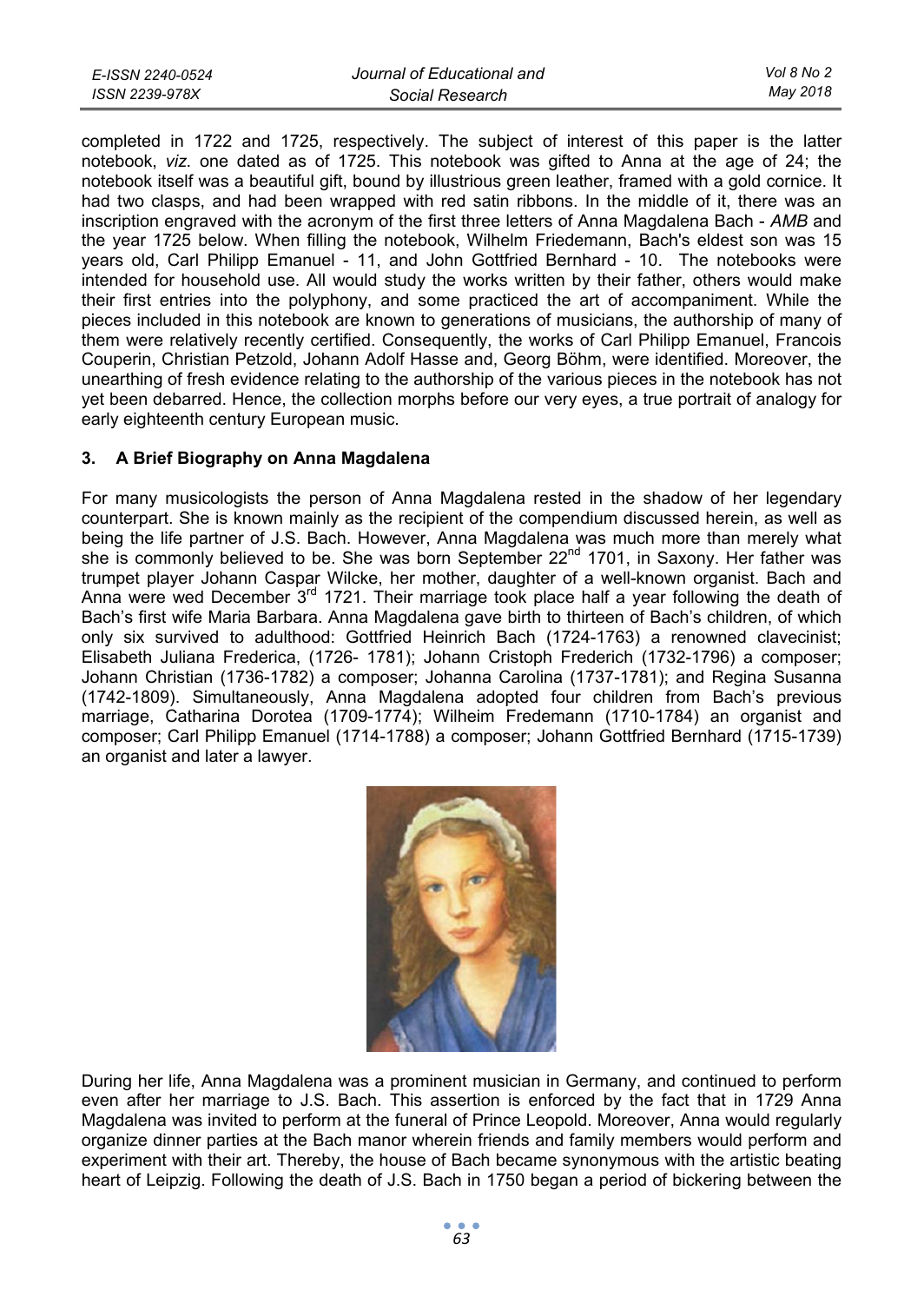| E-ISSN 2240-0524 | Journal of Educational and | Vol 8 No 2 |
|------------------|----------------------------|------------|
| ISSN 2239-978X   | Social Research            | Mav 2018   |

sons of Bach regarding the division of his estate, thus marooning Anna and her three daughters. Anna Magdalena spent her final years in extreme poverty. She passed away shortly thereafter in February,  $27<sup>th</sup>$  1760, at the age of fifty eight. Due to her financial state she was buried in a nameless mass grave at St. John's Church '*Johanniskirche*', Leipzig. The name of Anna Magdalena survives to this day precisely through the notebook created in the heyday of the Bach dynasty.

## **4. Revelling Bach Performance Style**

It is common knowledge that pedagogic effort associated with J.S. Bach's artistic work is generally considered as the most difficult hurdle in teaching, not merely due to stylistic stipulations, rather, due to the lack of explicit instructions by J.S. Bach himself. Bach's artistic work had been forgotten, which led to the emergence of transcripts and variations in the publication of his compositions by musicians, subject to the new style, distant from the Bachian method of performance. Thereafter, followed a modernization of Bach's work, especially evident in the editions of Carl Czerny. It was not until the end of the nineteen century that J.S. Bach's artistic body of works would be freed from the influence of foreign elements, which in turn drives academia to a whole new paradigm in the analysis of his works. Undoubtedly, Bach lived in a period of artistic and musical normativism, a time of rules and conditions. Whenever musicians first encounter the works of J.S. Bach they are inevitably led to a clear realization of the fact that his work should be subject to intellectuality, emotional restraint, and gradual withdrawal/pulling of feelings from within the structure, as opposed to explicitly expressing them. Naturally, pedagogues and performers have personalised styles concerning Bach's dynamics, tempo, articulations, and ornamentations. This discretionary exposition is usually motivated by the style of the musicians' clavier school. This paper shall present the author's deductions attained through a perennial pedagogic experience spanning twenty years, supplemented by various academic works. The prism adopted by the author is a synthesis between the Bulgarian, Russian and German clavier schools, as well as the English, German, Bulgarian and, Russian schools of musical thought.

Understanding Bach polyphony is an integral part of music education. Albert Schweitzer compares Bach polyphony, with the architectural marvels of the Gothic era. In simpler words, Bach polyphony may be termed as stern, awe-inspiring, and magical. Anna Magdalena's notebook is considered to be especially important in the pedagogical repertoire as preparatory stage for acquaintance with Bach stylistic features and his polyphony. These small pieces are characterized by their dancing temper and the beauty of the melodies, palette of rhythms and moods. It is the author's firm opinion that students must become acquainted with the collection as a whole. They should recognize the universality of the notebook, and the fact that it is not composed exclusively of Johann Sebastian Bach. The presentation of selected works from the notebook should begin by reading and analysing the period, and performance practices of the time. Performers as cocreators must acquire theoretical and analytical competence "as the performer can never plumb the aesthetic depth of a great work without intense scrutiny of its parametric elements" (Narmour 1988, 340). "The study of polyphony in Bach must start with disclosure of the contents of the pieces before the student returns home" (Kalinina, 2006.15). The process of presenting the new repertoire to students, should always be engaged with theory, as "analysis is not some independent procedure applied to the act of interpretation: on the contrary, it forms an integral part of the performing process" (Rink, 1990, 323). The main lesson to be taught is that music score remains important, but should be interrelated with knowledge and responsibility.

### **5. Working over some pieces of** *Anna Magdalena's* **Notebook**

As a first choice for introducing the compendium to students I recommend Minuet G Major,

Minuet in G major, BWV 114. This choice is motivated by both beauty and simplicity of the piece. There is hardly a musician who has not played this Minuet or does not know of it. I begin the presentation by pointing the fact that the notebook contains nine Minuets. This is not a coincidence, as in the era of Bach; the Minuet is a dance which is performed at palaces and domestic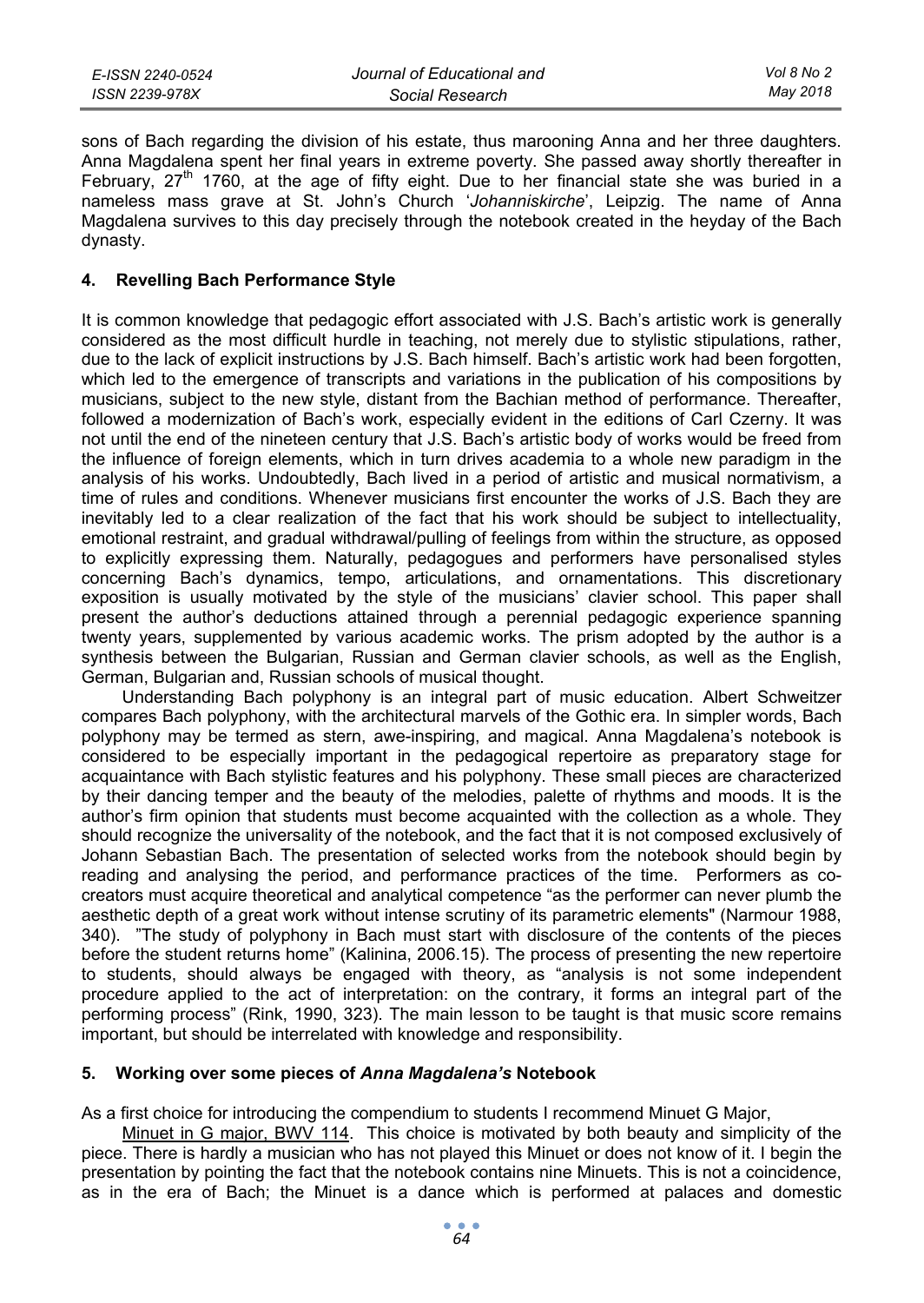| E-ISSN 2240-0524 | Journal of Educational and | Vol 8 No 2 |
|------------------|----------------------------|------------|
| ISSN 2239-978X   | Social Research            | May 2018   |

gatherings. I always start by playing the chosen piece for my students in order to allow them to take into account the fluidity of these dances. Thereafter, I explain that this Minuet was written by Christian Petzold, a well-known organist. Therefor I emphasize the difference between the upper and lower parts, as well as their independence from one another. In this regard I present the idea of the Bimanual activity and the 'dominant hand' (Guiard, 1987, 493; Wilson, 1998, 150). I found it helpful to suggest that students imagine the top part as if it was performed by a violin, whereas the bottom line was performed by a cello. Furthermore, one may relate the specifics of the left hand with a *basso continue*. Special attention must be provided to a brief explanation of articulation techniques in Baroque. It closely follows the law purporting that; short rhythmic values must be merged in a *legato,* ('assassination of the eighth' Braudo), whereas the longer notes are played in a *non-legato* (Buzoni). Thereby in Anna Magdalena pieces, the right hand usually carries the melodic line and effectively contains some different articulations, whereas the left submits to a *basso continuo* and moves in a *non-legato*. I point that in orchestral works the articulation is strictly defined, meanwhile in piano compositions that is not the case, due to the fact that clavier works were usually performed by Bach himself, or by his students. Moreover, I note that *legato* slurs in the score may mean either of two things; the first, signalling the beginning and end of the phrase, (however many researchers argue that this is uncommon practice), the second, relating to articulation. With regard to the first way of understanding *legato* slur, and the proper separation of the melodic lines "commonly [especially in the case of Bach articulation] the last note of the phrase should be carried out in *tenuto*" (Braudo, 1994, 46). I highlight that the music phrase in baroque period was connected with classical rhetoric (Burmeister 1601, Kircher, 1650, Quantz 1752, Mattheson 1739). Articulation is directly correlated to the sound production, which in Bach's case must always be direct, clear and promulgated. In this regard Druskin has noted, citing Bach's student Forkel "the quintessential aspect of performing Bach is that every sound must be focused, distinct and apparent" (Druskin, 1960, 253). "The methods for extracting sound (in relation to Bach) should always be collected, stable, and healthy, even in dynamic of *piano*" (Petri, 1933, 2). In this regards, the positioning of the hand, movements of the fingers and elbow in regards to the baroque techniques should be discussed in depth ( Marpurg, 1750, Forkel, 1802, Rameau 1724).

A detailed analysis carried out on the implementation of ornaments must also be provided when it comes to the *Mordent,* which appears in bars 3, 5 and etc. Russian, as well as, German schools of music have imposed a standard of practice emphasizing that the *mordent* is made-up of three tones. This is due to the belief that, the purpose of this ornament is to confer sharpness, therefore it must be performed clearly, quickly, and with emphasis on the main note. In Sumner Salter's research, based on the works of Edwar Danoreuthre and Ph. E. Bach, a *trillo* or a shake must be performed as a triple note figurine, beginning with the main note (Salter, 1920, 396, 307). Old *mordent*, otherwise known as rough mordent, is performed directly from the main note (Dirula 1593, Couperin 1713,). Whereas in performing the *pralltrifler* has variety of interpretations (Couperin 1713, 74). "The sign without vertical dash ceased to stand for the *inverted mordent* and came to indicate a short trill, consisting of four notes, beginning with the upper auxiliary. So far, as we know, the term "*inverted mordent* did not appear in any treatise written during Bach's lifetime" (Kochevitsky, 1996, 119). However, performers including Richter, Nikolaeva, Horowitz, Guld, implement it as a tri-note combination. In the case of the *mordent* in this Minuet I propose to perform it as formation of three notes beginning on the strong beat. I found it to be useful for initiates to learn a melody without ornamentation as first, and then by adding the ornament. Thereby, students can feel the difference in character, beauty of the melody and the need to decorate it. The question of dynamics is on the agenda, highlighting the fact of lacking fixed dynamic characters by Bach himself. Reported practices in repetition of one section, is at first played in *forte*, the second time in *piano*, while the second section is performed in *piano* the first time and in *forte* the second.

Minuet in D moll, BWV 132. Presenting this piece, I show pictures of bourgeoisie clothing during the time of Bach, thus enabling students to see the splendour of ladies' garments, which will determine the nature of the dance, it solemnity, and the need for ostentation at the ends of phrases, determining places for traditional bows and curtsies. Then I pinpoint the structure consists of two parts. The first part ends in relative F major, whereas at the end of the performance back at home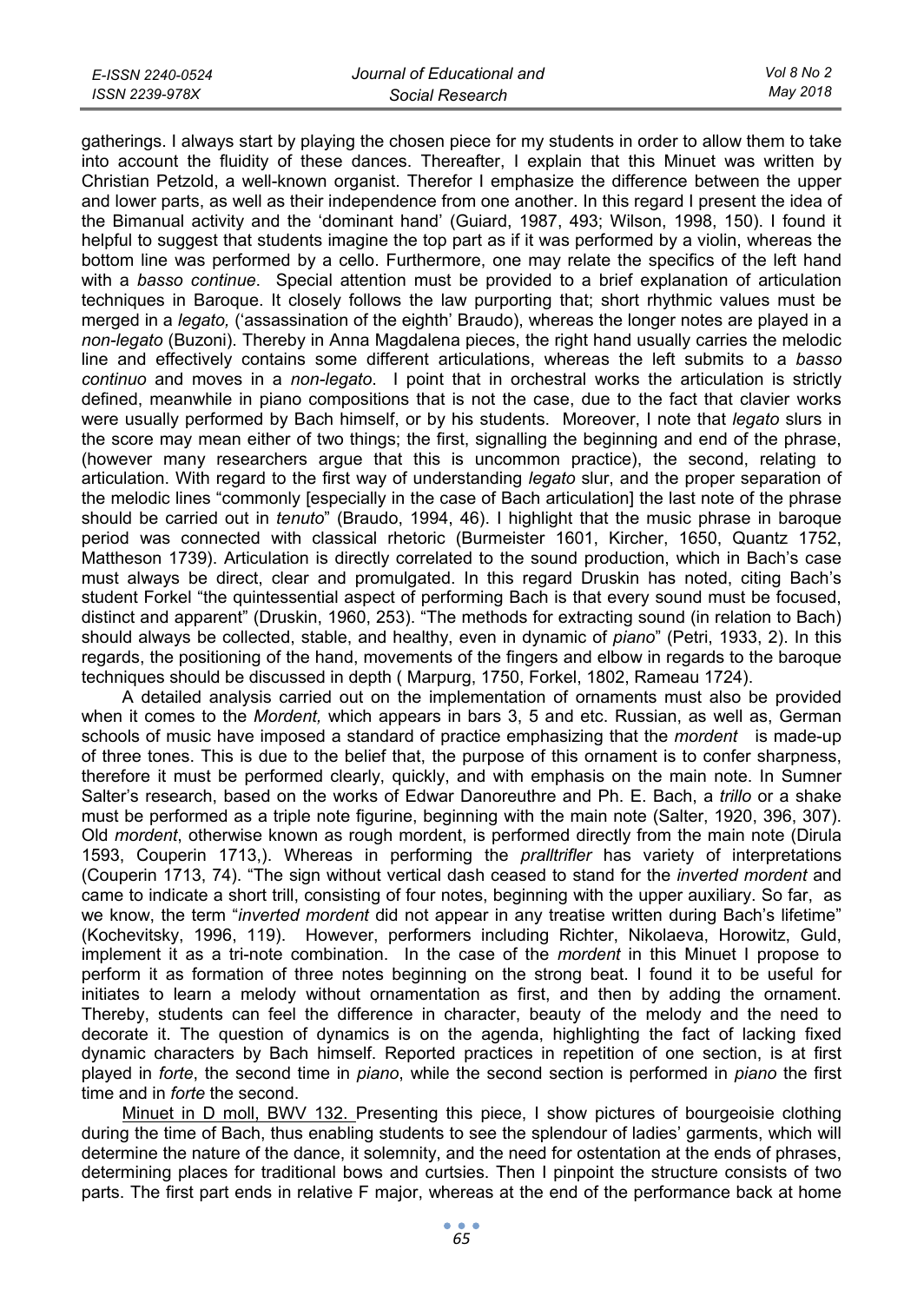| E-ISSN 2240-0524 | Journal of Educational and | Vol 8 No 2 |
|------------------|----------------------------|------------|
| ISSN 2239-978X   | Social Research            | Mav 2018   |

key, D minor. At the initial stage I point at the low part in the first section, which consists of two distinct phrases. Whereby, the first sentence of the upper part breaks up into two, the first of which is persistent in nature, the second being more relaxed. These two phrases can be practiced as a question and answer between student and educator. Here is the place when I explain the character of Bach themes: *Iambus*: which begins on an upbeat, and; *Choric*: that starts on a strong beat and goes to a weak beat. Due to the firm culmination of the former, it is referred to as "masculine". When performing the Iambus theme, the first note is played with a mild *tenuto*, whereas the second is softly accentuated, thus the entry into firmer metric timing is made evident. The feeling associated with the intervention of the stronger notes is synonymous to taking a harder breath, whereby the listener perceives this motion as the natural upbeat entry. Usually, when beginning on a weak beat, it transcends up until the bar line, thereby the metrically firmer beats do not correspond to the theme, which in turn leads to a natural effective diminution of the strong metrical pulsation, (typical for classical themes). Therefore, the themes tend to take up a life of their own, by following their own immanent developments within the boundaries of natural metric beats. "Themes in Bach works are often a precursor to the structure. Themes clearly portray the imagery of the pieces and stay undeniably true to the initially exposed character throughout the form and its buildup is used in the construction of the *motive* flow thru the structure, without losing its stability and inviolability" (Krusteva, 2003, 58,59). Moreover, "Bach themes are a prototype of the form" (Kurt, 1923, 188). It can be derived from what was stated earlier that "the Bach theme holds within it the seed of his artistic structure, which manifests itself fully during the build-up" (Protopopov, 1985, 125).

Minuet G minor BWV 115. In the introduction I highlight the authorship of Cristian Petzold. Despite his kinship, found by many authors, Minuet G minor, reports find that it is part of a trilogy comprising of Minuet G major BWV 114 as the first part, Minuet G minor BWV 115 as the second and third part being *da capo* Minuet G major. I ask my students to perform right hand quarter notes from first up to the third bar, connected by *legato*. This is done in order to highlight the singsong of the melodic line and the minor character. Even in the case of the simpler, lighter, dance-like pieces from Anna Magdalena, the melody always follows similar core attributes, imbued with a unique charge and originality which has stood the test of ever-changing times. "If we had not related the term *unendliche Melodie* (infinite melody), with Wagner's music, we would be unable to think of a more fitting label for Bach's polyphonic genius" (Schweitzer, 1975, 58). It must be noted that, the linear structure in Bach's work is transformed into contrapuntal. "Bach develops the polyphonic traditions which he inherits from his predecessors, but whereas with the former the polyphony voices are distinguished by their brevity and rapidly shrinking methodical brightness" (Stoyanova, 1984, 135). Moreover, Bach sees polyphony as a thread in the weave of his music, a thread which consists of multiple strains, each being a unique and separate melodic line. It is said that Bach often instructed his students to see each strain as a distinct character and the polyphony as a plethora of characters. He emphasized that these characters must always "speak precisely when they need to" and "remain silent when they have nothing to say" (Rozenov, 1912, 72). Often, we perform the shape of ascending melodic line by *crescendo,* and descending one by *diminuendo*  (Quantz, 1752)*.* Of course, this is not a general rule but a well-balanced musical intuition. Thereafter this rule applies at the begging of the phrase, following, the students must take a breath and connect the eighth notes to the 3 bar as well as with the D from the fourth bar. Then upcoming the traditional understanding of the performance, the quarter note separated from the eight notes in the next bars. This Minuet is a starting point to highlight the difference in the interpretation of ornaments from various publications. I usually present Maykapar's edition, in which the *mordent* of 13th bar, is performed with E natural. In this case, I find a convenient time to explain that during Bach's lifetime it was common practice that minor scales are printed with the last flat of the key signature missing. In the edition of Maykapar this practice is adhered to, which makes it possible to illustrate how in the original recording of this Minuet it has a fixed key signature of one flat, while E flat is recorded within the text. Accordingly, the *mordent* of the 13th bar is annexed without adding flat, leading to the conclusion that it should be performed with E natural, which in turn gives a distinctive beauty to the melody.

Minuet in G Major, BWV 116. This Minuet is very similar to the aforementioned. Accordingly,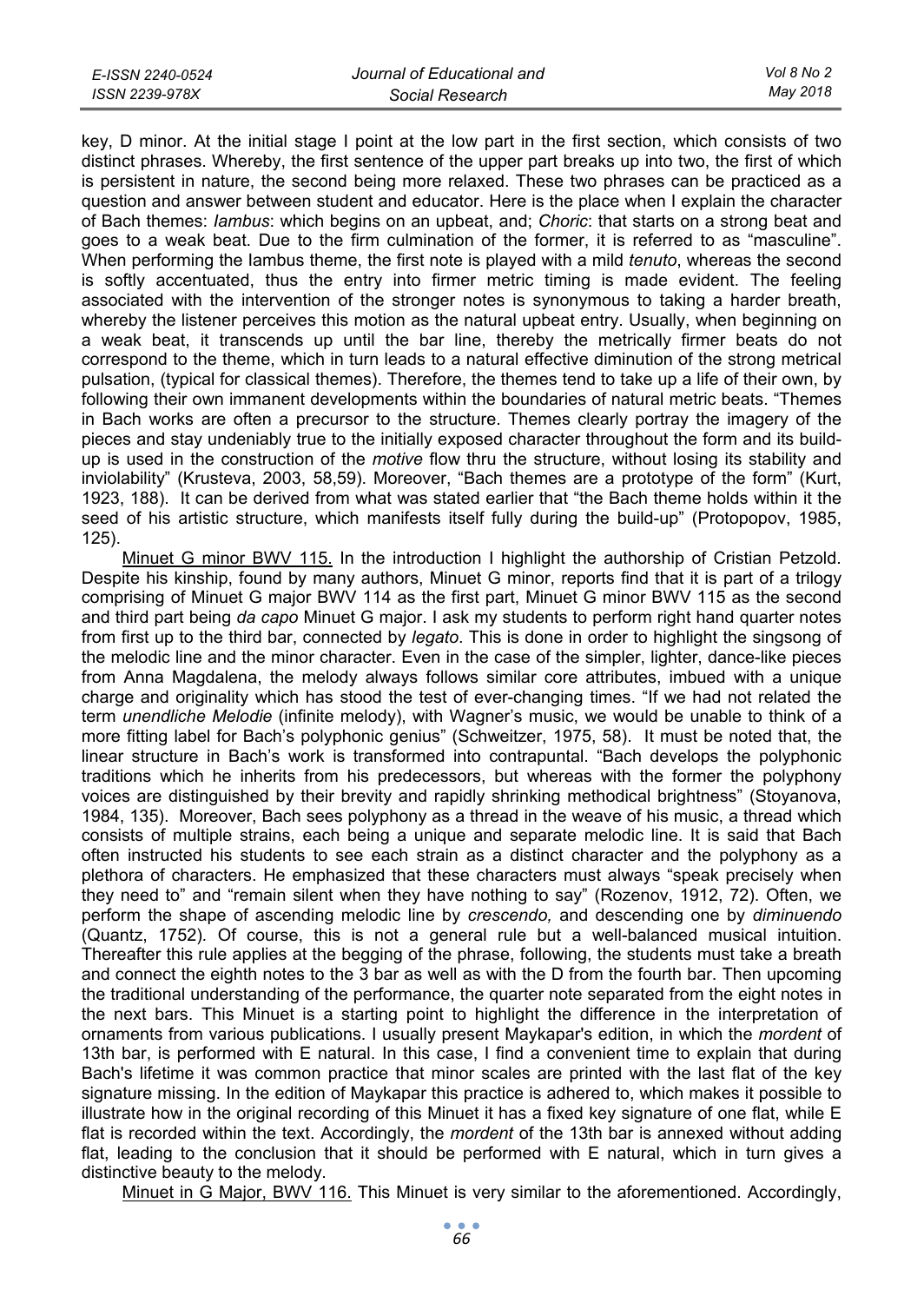| E-ISSN 2240-0524 | Journal of Educational and | Vol 8 No 2 |
|------------------|----------------------------|------------|
| ISSN 2239-978X   | Social Research            | May 2018   |

the presentation helps to consolidate and reiterate skills learned so far. The new skills which must be learned are associated with the fingering. Specifically, I point out that bar 13 and 14 are performed by running consecutive fingers starting from the fifth, whereas during the times of Bach eighth notes had to be implemented as follows: 13th bar D, C, B, A and 14<sup>th</sup> bar C, B, A, G were performed respectively by fingers 1<sup>st</sup>, 2<sup>nd</sup>, 1<sup>st</sup>, 2<sup>nd</sup> or by using long fingers over short. Fingering is a very important aspect in Bach's performance, one closely connected to the pedagogue's choice of edition, and the fact that automatic memory in the performance of baroque works is essential. C. Ph. E. Bach and Philipp Kirnberger (1721-1783) student of Bach, wrote in the first book devoted to the fingering techniques *Clavierbungen mit der Bachischen Applicatur* that, Bach is the first to use five fingers equally in the performance of his works. Another innovation was that the first finger acquires an equivalent position relative to others. The thumb starts finding his place over the black keys. It is known that Bach preferred the subduction of long fingers over the short (unlike the fingering methodology presented by Czerny). This is undoubtedly due to the fact that the composer perceives fingering techniques as a tool used for the implementation of creative ideas. "Like J.S. Bach, he emphasized the proximity of the hand to the keyboard in order to facilitate *legato*" (Swinkin 2007, 4). I accentuate the rule in which sequences are executed with the same fingering, (whenever possible). "Bach's style matured and became more technically complex and diverse, abandoning earlier fingering practices learned in his youth. He rather expanded upon them, adding new techniques, while at the same time retaining the old" (Faulkner, 1980, 3). It is the author's opinion that fingering should meet the hand's natural positioning, be comfortable, and subject to individual adaptation, and properly fixed into the music score, to avoid technical errors. In a dynamic plan, I note that the middle part of  $17\text{-}24^{\text{th}}$  bar is set in relative minor key and respectively with the Baroque tradition is performed at the upper clavier keyboard which has led to a genuine change of dynamics. Accordingly, the students should play this section in *piano*.

Polonaise G minor BWV119. In presenting this dance, I tend to explain the difference between baroque and romantic Polonaise. I emphasize that Polonaise must be implemented with due solemnity. This dance features a grace, in both melody and rhythm, which can be presented by using varied articulation. Otherwise, a *staccato* in the first eight note of the 2<sup>nd</sup>, 3<sup>rd</sup>, and 4<sup>th</sup> bar may be applied, in regards to achieve graceful character. In terms of the dynamic plan, I pay attention to the  $14<sup>th</sup>$  and  $15<sup>th</sup>$  bars, to be perceived as an 'echo' of the  $12<sup>th</sup>$  and  $13<sup>th</sup>$  bars, and therefore be performed with a quiet sonority. Dynamics is another topic which enjoys wide interest from theorists, performers, and educators alike. The lack of dynamic signs in the original sources lead to many disputes. There are supporters of the theory of 'necessary originality' or compliance with the laws for implementation of the harpsichord sound. Whereas on the opposite side there are supporters of the idea of performance with modern resources provided by the contemporary piano. "Terrace like dynamics as well as 'echo' effects for short phrases, which became widespread since about 1600, are conditioned not only by the deep and essential qualities of Bach's art but also by qualities peculiar to the harpsichord, an instrument incapable of dynamic nuance" (Koshevitsky 1978, 3). There are, however, some basics rules imposed in practice which should be mentioned. With the increasing number of voices, there must follow a gradually smooth pumping pressure in a dynamic plan. In the edition of F. Busoni one can see how the addition of new voices in the high register should be accompanied by an increase in dynamic, associated with the nature of harpsichord. Schweitzer's opinion on the matter has reached an almost canonic state; that Bach themes appearing in quiet dynamics are able to grow naturally during the development of the structure (Which should not be considered mandatory). The importance of cadence in the dynamic plan is significant, as they rarely end in the *piano* (Busoni, Braudo, Schweitzer). The contrasting dynamics, which usually come after the cadence moments as well as pauses, are another common rule. Archetonic lines of the structure tend to follow the development of the motive and have their own dynamic development. "The dynamics in Bach fugue is derived from the continuous interaction and if we can say the fight between the two terms - tone and architectural" (Kurt, 1931, 43). Moreover, "dynamic accumulation is a consequence of accelerating the movement and accumulation of tension" (Braudo, 1976, 22). It is the author's opinion that, the mighty element of emotion in Bach's works is locked within it structure, which is a truly sophisticated expression of stoicism, intellectuality and masculinity. Namely the opposition and interaction between expression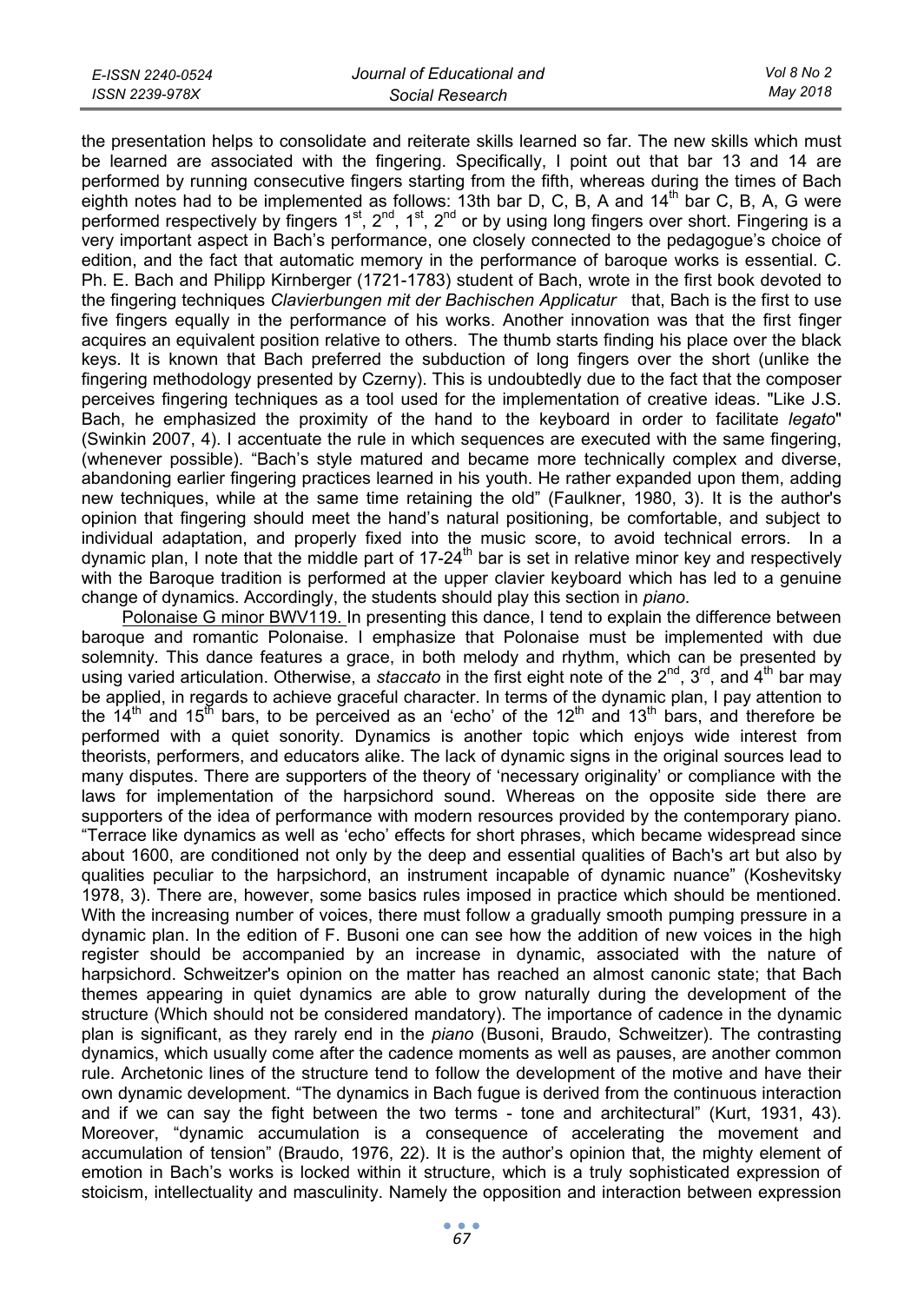| E-ISSN 2240-0524 | Journal of Educational and | Vol 8 No 2 |
|------------------|----------------------------|------------|
| ISSN 2239-978X   | Social Research            | Mav 2018   |

and stoicism lead to incredible dramatic pathos in the dynamic plan of Bach.

Musette D major BWV 126. In studying this Musette I present the historical roots of the ancient French dance, highlighting that it is customary to be perform at a relatively fast pace. In connection with this fact I note that the dynamic and articulation should always comply with the pace. Tempo is another interesting aspect of Bach's works. It is important to realize that at baroque time the speed was described by mood as much as tempo. *Andante* was walking pace, *Adagio* was grave, serious; *Allegro* was lively (Pursell, 1683, Agricola and Bach, 1754). Historical information about the exact pace of Bach did not exist. Italian terminology used as reference is no solid indication of a specific speed but more of mood (Marshall, Satuffer, Neidt, Butt). "Let pace be appropriate to your condition in time of the interpretation, of the free musical flow and vocal thinking" (Konov 2003, 20, 21). Christos Tsitsaros, quoting Haward Ferguson says "The piece that is full of demi-semiquavers or very complicated ornamentation, or one that has harmonic shifts on every quaver is likely to require a comparatively slow crochet; while a piece that has no note smaller than quaver, little ornamentation, and change of harmony only once, is comparatively quick" (2005, 6). This leads to the conclusion for a close relation between tempo, note values and articulation. *Tempo ordinario*, or speed similar to human pulse has been the benchmark for the performance of Bach's work. There are numerous studies that tried to link up Bach pace with the time signature (Houle, L 'Affilard, Mattenon, Sperling. Quantz, Thieme, Niedt, Bodky). They attempted to collect the works which had the same key signature, time signature, close rhythmic and expressive features thus leading to fixing of standard metronomic tempo. But even after completion of this research, one of the authors himself acknowledges that "such an endeavour, even when carried out with intelligence and sensitivity, is subjective and inevitably arbitrary" (Bodky1960, 120). In that connection, I emphasise that performing Bach is result of personal understanding and rely this opinion on Carl Philipp Emanuel Bach's "Essay on the True Art of Playing Keyboard Instruments" New York, 1949, the chapter conserving performance, where one can read that the style and interpretation should always be subject to the "*true affect*" or character of the piece. Therefore, I conclude that as the dynamics, articulation and ornaments, the pace should also obey the artistic purpose of the mood and character. Regarding to performance of the Musette I stop my attention on bars 13, 14, 15, 16, right hand, and the typical jumps where performers should stick to Baroque clavier technique, or to connect spaced interval on half steps with *legato*, while others maintain their *staccato*, thus highlighting frisky graceful character.

Polonaise G minor BWV 125. The authorship of this dance is unquestionably established as the second part of the G Major Sonata of Karl Philipp Emanuel Bach. Thereafter, I explain that in regards to the speed one should stick to the historic character of the Polonaise, and strive to preserve this character by choosing a moderate pace. The discussion on dynamic must be concluded via emphasis on the importance of the various editions. An example would be the romantic interpretation of Czerny and Mugellini, and the counter idea of dryness (Busoni), already bibliographic rarity. As for *Anna Magdalena's* notebook, there are many versions, of which I mention the most widespread. Compendiums edited by Bartok give a good idea of articulation, but the same cannot be said about the dynamic. Edits by Russian musicians Maykapar, Lukomski, and Royzman feature accuracy in relation to the text itself, while simultaneously annexing clear guidelines regarding articulation, ornamentation, and dynamics. The Notebook edition Urtex Laipzig, Keller and Von Dedelsen is quite informative. A good example of authenticity, based on solid knowledge of the piano style of Bach I found in Augener's edition redacted by A. Carse. I point to my students the differences in all presented editions and highlight the importance of the choice of proper edition, especially concerning Baroque, what could be crucial both for the performer and the teacher.

March G major, BWV 124. I point that marches were rather widespread in the seventeenth and eighteenth centuries, representative of 'military music', which in this case takes another nature into the graceful style of dance, as presented in *Anna Magdalena's* notebook. Regardless of its avantgarde character, one should stick to the imagery associated with monotony, rhythm, and vigour by which the prototype to this genre is associated. I show the repeated notes in both right and left hands, which with its energy aids in recreating the desired effect. Moreover, it must be noted that recurring notes in Baroque music were performed with different fingers, while nowadays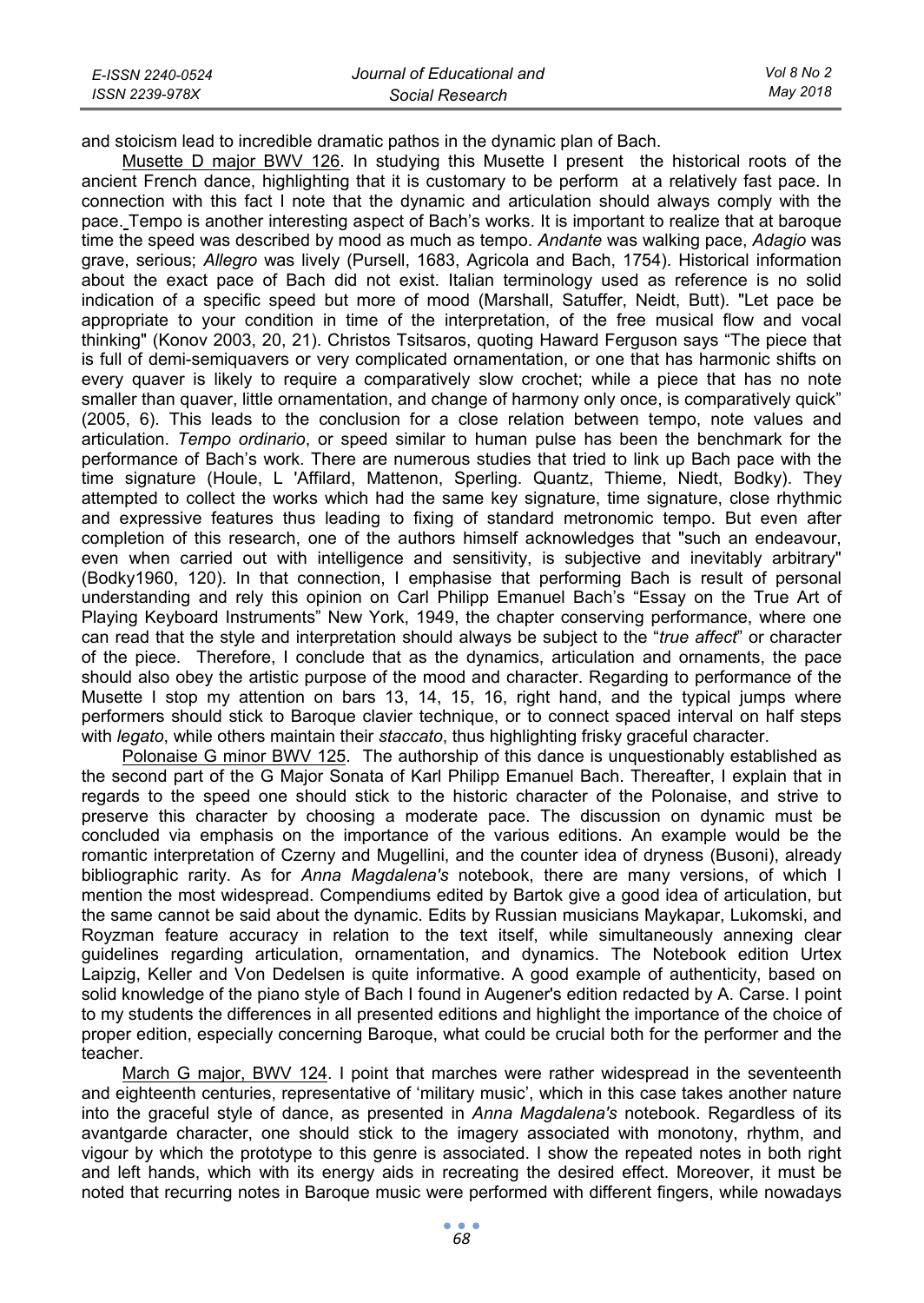| E-ISSN 2240-0524 | Journal of Educational and | Vol 8 No 2 |
|------------------|----------------------------|------------|
| ISSN 2239-978X   | Social Research            | May 2018   |

it is customary to use a single finger to maintain uniformity of pressure and monotonous expression. Special consideration must be given to the *trill* in 7th and 20th bar, required to be performed (7th bar, BABABA, as even, equal in length notes, with a subsequent stop of the last A). *Trill* must be performed evenly until the natural end of the main note, without cannibalizing its former notes. If the performance is ceased during the natural timespan of the former note, the trill must be completed on the main note (Caccini 1602, Tatini 1771, Simpson 1659). This ornament must follow the melodic line, regardless of whether or not it ends in a suffix. Therefore, grace notes are to be avoided where the ending is a step below of the following melodic note. The performer must seek balance in the implementation, which presupposes self-practicing the ornament. Different theorists have varying opinions and interpretations on the topic (Roizman, Beyschlag). The most reliable source of information is found in W. F. Bach's notebook, which was passed down by J. S. Bach himself. However, even with the guidance of this notebook, which is rather widespread, one may still find plenty of variation of each of the presented ornaments in different editions or music schools. Baroque rulebooks of performing ornamentation are countless, spanning back to the inception of early baroque time. These rulebooks are commonly illustrative in nature, meant only for guidance in lieu of literal interpretation and strict adherence. This is due to the fact that ornamentation was considered an interpretative and improvisational aspect of the performance. Thus, in publications as F. Busoni one may find a leaning toward fixating all notes, to avoid any discrepancies in performance. Whereas other publications, such as the ABRSM publications, ornamentation is left fully to the performer's discretion. There have been many studies probing the performance of baroque ornamentation (Kirkpatrick, Busoni, Gleseking, Emery, Bodkey, Kreutz, and P.Aldrich). However, regardless of the countless publications, there is yet a considerable amount of controversy on how ornamentation is to be performed. "Ornamentation in Bach's works is sometimes looked upon as an externality, a non-essential to the wholeness of a melodic line. According to Kurt, ornamentation is the conductor of music, therefore a graphical and definite representation of melody, what prove it to be connection to the melodic primogeniture" (Krusteva, 2003, 135). The tones appropriate to the construction of the ornaments are always built on the diatonic scale, unless otherwise indicated. There has been a long lasting debate regarding the issue of the quality of the sound in performing ornaments, whether they should be performed with fixed attack, or "[ornamentation] should be produced with the same tone quality as are the main notes of the piece" (Tureck 1960, 12). It is the author's opinion that this question pivots upon the idea which the artist wishes to convey, or if said ornaments are a part of the methodical line. In such cases ornamentation must adhere to the holistic quality of sound within the piece. Provided that it has been accepted as an expression of sharp, distinctive, and playful nature, connected with dance forms, such ornaments must be filled with the energy and distinctive accent may be achieved. In conclusion, I explain to my students that ornamentation should be adopted as a guide, or as the well-known Russian pedagogue I.G. Igumnov says "an author's text is a personal architectural blueprint; it falls to the performer to decipher it" (Milshtain 1954, 54).

Prelude in C BWV 846/1 of Johann Sebastian Bach. This is the place where I explain the revolution carried out by *Well Temperate Clavier*. I pay special attention to the genre of Preludes in the seventeenth and eighteenth centuries, which was the free improvisation form. In introducing the text, I emphasize that Bach's melodies, built in the harmonic structure (broken chords) never lead to a feeling of emptiness or uniformity and contain a sense of saturated polyphony due to the socalled hidden polyphony. I show the score and guide the attention towards the leaps into the melodic line. These jumps remain in our minds, which sometimes pass through modulation, but always lead to a kind of conclusion. Students must be taught responsibility to hidden polyphony, by listening to harmonic changes and demanding the unification of broken chords as full chords, which allows clearer, distinct harmonic substitution. I explain that the hidden polyphony is buried where interval jumps in the melodic fabric. Otherwise, the note, which skips, pervades throughout until a new sound overtakes it. Precisely these elements are often overlooked by beginners. The interval skips in Bach works do not merely represent a 'skip' rather a complete 'event' in the emotional life of the *motives*. This particular method increases the density of the structure, which one otherwise might call the 'spectrum of tension' (Roysman, 1969, 127), which is essential for the recreation of the shrouded polyphony. When focusing on the hidden polyphony, one must imitate the process of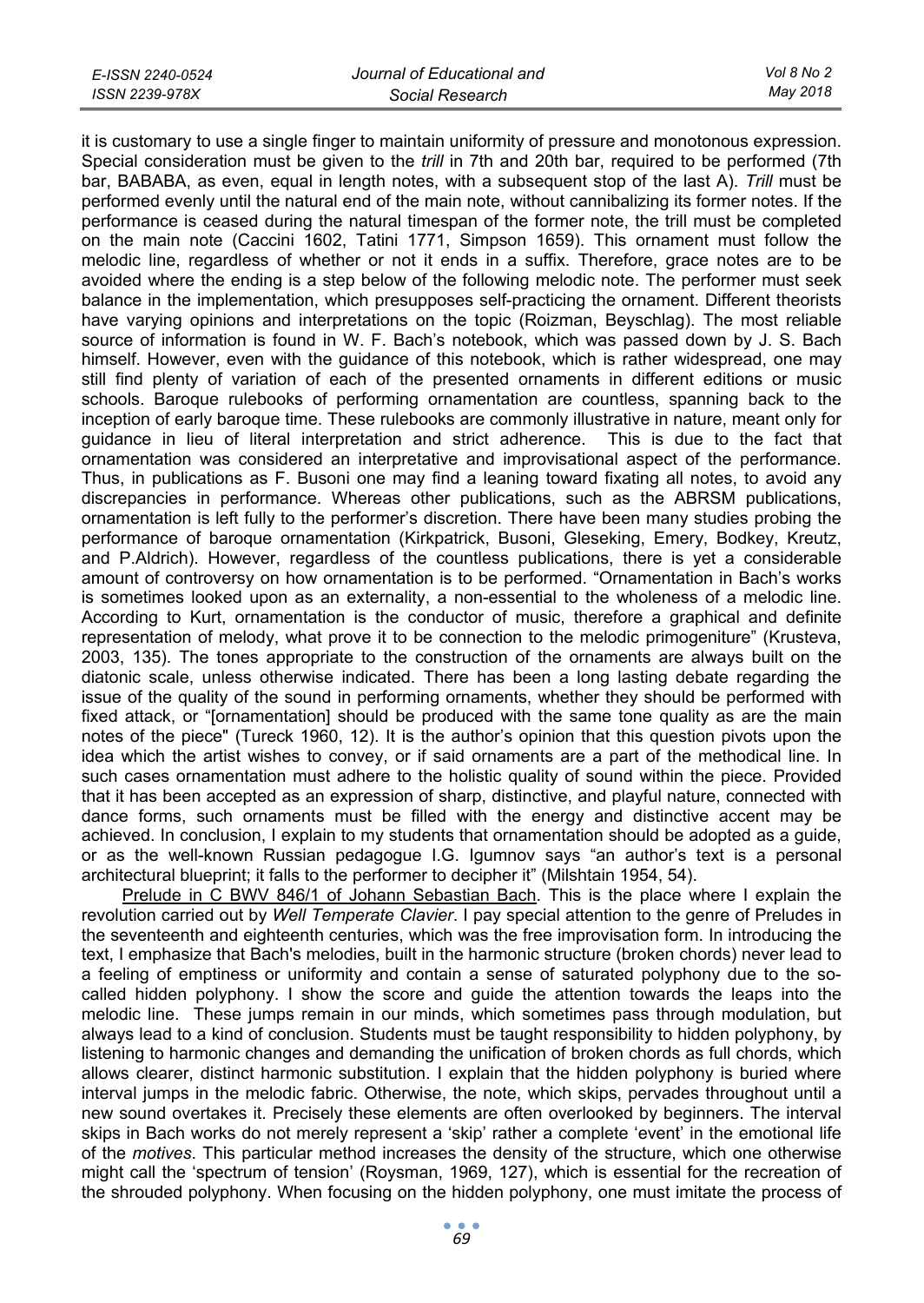| E-ISSN 2240-0524 | Journal of Educational and | Vol 8 No 2 |
|------------------|----------------------------|------------|
| ISSN 2239-978X   | Social Research            | May 2018   |

the Russian pedagogue Heinrich Neuhause, who often instructed his tutees to play the hidden line in a *forte* and the main subject in a *piano*, or otherwise apply the 'method of exaggeration'.

In this Prelude I find a suitable time to discuss the use of pedal in Bach's work. Whether it should be used, based on the theory of 'dry, original sound of the harpsichord' or thesis-counter, which argues; why miss out on opportunities provided by the modern piano. However, the memorable phrase of Rubinstein, that the pedal is the soul of the piano, must not be overlooked, and each teacher must decide, whether and how would enable the pedal when interpreting Bach. If so, pedals should be used sparingly, carefully, and measured so as not to disturb the Baroque sound, rather to enrich it with timbres and shades.

### **6. Conclusion**

This research merges two spheres of research, music education and practice-led research. It is the aim of the author to present the piano lesson as one where specific information is provided. The compendium was chosen as an example due to its status as a fundamental text for beginner pianists. As a result of the data reporting the teaching of the notebook of *Anna Magdalena*, performers and pedagogues alike are able to display a unique interpretation and understanding of the style and character of Bach music. This notebook allows the teacher to provide the students with a vast amount of information related to the traditions of baroque style. Work on and understanding of, the tasks set by the compendium cover a broad platform of knowledge and experience which represent a challenge for any teacher. In this article, I allowed myself to probe the various angles of teaching Bach's style in the lines of one compendium for beginners. By examining the basic specific features of baroque music I tried to follow the path that teacher and student will walk together in understanding and implementing baroque works. Thus, I tried to show that working with beginners is based on the gradual accumulation of experience and knowledge, and that any breach of this logic leads to imbalance. In that journey I realize that issues related to teaching the style of Bach will not end. On the contrary, they will increase in time, due to the gradual accumulation of historical facts, numerous studies and diverse performing practices.

## **References**

- Althusser, L., (2001), Ideology and ideological state apparatuses: Notes toward and investigation. *Lenin and Philosophy and other essays.* New York Monthly Review Press,
- Baily, J., (2008), Ethnomusicology, Intermusability and Performance practice, The *New (ethno)musicologist*  Chicago Review

Bazzana, K ., (1997), Glenn Gould: The performer in the work, Oxford,

Borgdorff, H.,(2007), The debate on research in the arts . *Dutch Journal of Music, 12 (1),* 

- Bradbery H., Reason P,. (2007), Handbook of Action Research: Participative Inquiry and Practice London,
- Braudo, А., (1994), About learning of the clavier pieces of Bach in music school. Leningrad,

Braudo, I A., (1976), Toward the logic of the Bach language. Leningrad,

Brodki, E., (1993), Interpretation of the clavier works of JS Bach, Moscow,

Bodky, E., (1960), The Interpretation of Bach's keyboard works. Harvard Press,

Bowman, R., (2005), Performance teaching as a form of research. *The reflective conservatoire: Studies in Music Education* Ashgate,

Clarke, E.,F., (2005), Creativity in Performance, *Musicae Scientiae Vol. 9/1* 

Cook N., 2009, Changing the musical object: Approaches to performance analysis, *Music's Intellectual history: founders, followers and fads,* New York

Cox, J., (2014), Encouraging and Training Conservatoire Students and Undergraduate and Taught-Postgraduate Level towards Fluency in the Taught Processes and Methods of Artist Research, *Research and Research Education in Music Performance and Pedagogy,* 

Couperin, E., (1713, 2016), Pieces de clavecin, Barenreiter

- Crispin, D., ( 2015) , Artistic research and music scholarship: Musings and models from continental European perspective, *Artistic practice as research in Music,* Oxford
- Didenko, C., (1984), The Notebook of Anna Magdalena by Bach. Moscow, Music,

Druskin, М., (1960), Clavier music. Moscow,

Faulkner, Q., (1980), J S Bach's keyboard fingering: New evidence. University of Nebraska-Lincoln,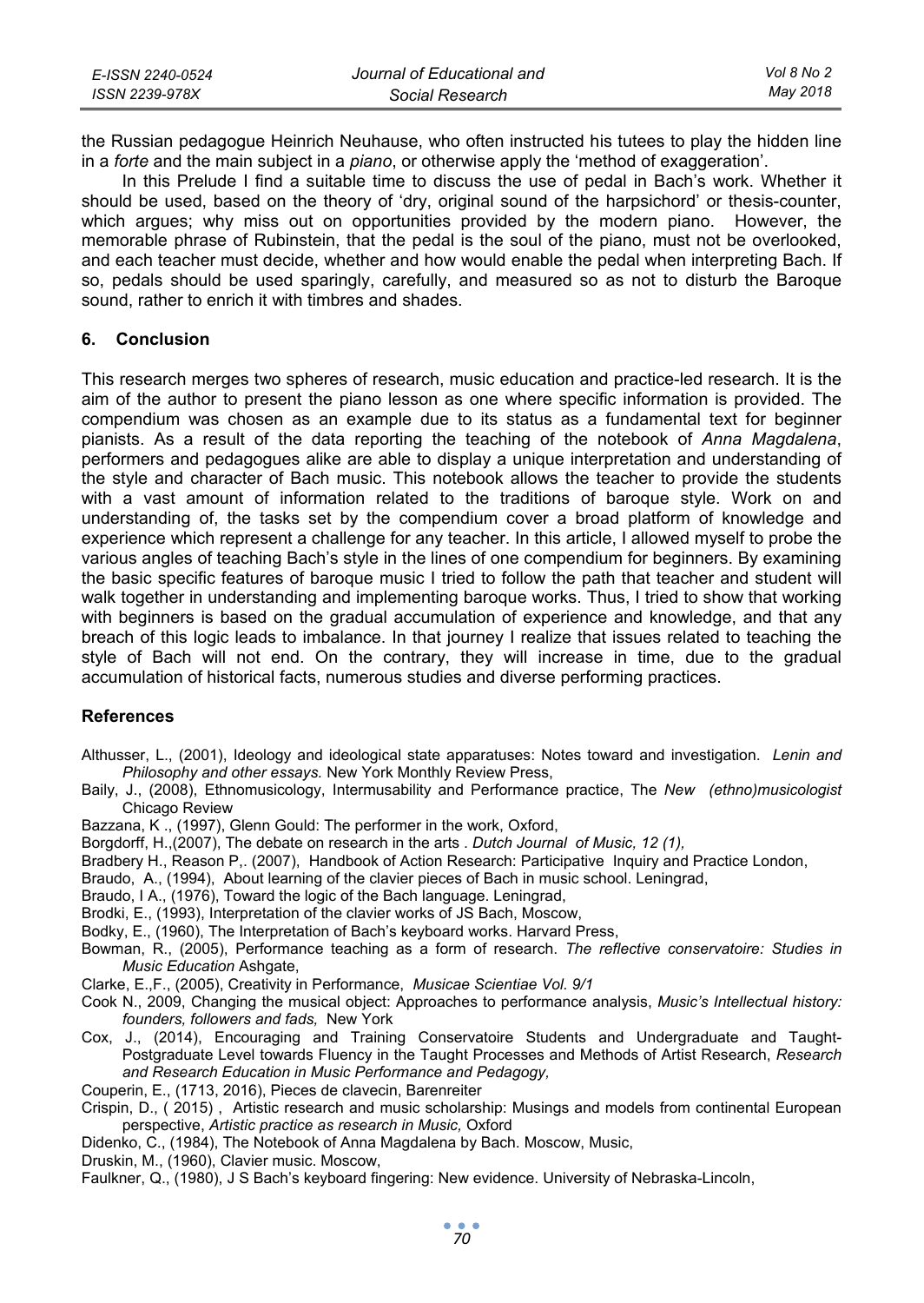| E-ISSN 2240-0524 | Journal of Educational and | Vol 8 No 2 |
|------------------|----------------------------|------------|
| ISSN 2239-978X   | Social Research            | May 2018   |

- Feng, L., (2012), Teacher and Student responses to Interdisciplinary aspects of sustainability Education: what we really do?. *Environmental Education Research 18(1),*
- Godemann, J., (2008), Knowledge Integration: A Key Challenge for Trans disciplinary Cooperation. *Environmental Education Research 14 (6),*

Goolsby, T W., (1996), Time –use in instrumental rehearsals: A Comparison of experienced, novice and student teachers, *Journal of Research of Music Education, 44 (4),* 

Guiard, Y., (1987), Asymmetric Division of Labor in Human Skilled bimanual action: The Kinematic Chain as Model, *Journal of Motor Behavior 19/4*

- Harrison, S., (2012), Letting Go: An auto ethnography of supervising the research higher degree in Music. *International Journal of Music Education 30 (2),*
- Haseman, B., (2006), Manifesto for performative research. *Media International incorporating Culture and Policy, theme issue"Practice-led research",*
- Holochwost, S J., (2001), Equality in music education: an analyses and a model program. *Vision of Research of Music Education, Special Edition,*

Jackson, K., (1999, 13 December), The melody lingers on. *The Australian,*

Lehman, P R., (2002), A personal perspective. *Music Education Journal, 88 (5),* 

Kalinina, N., (2006), Clavier music of Bach in the piano class. Moscow,

Knorr Cetina, K., (2001), Objectual Practice, *The practice turn in contemporary theory.* London

Kochevitsky, G., (1996), Performing Bach's keyboard music. London,

- Kochevitsky, G., (1976). Performing Bach's keyboard music: Dynamics A Postscript . *Riemenschneider Bach Institute, 1 (1),*
- Konov, Y., (2003), Ideas and tendencies about natural performance on piano. Sofia, Vasil Stefanov,
- Krusteva, N., (2003), Music theory studies. Sofia,
- Кurth, E.,( 1923), Grundlagen des linearen kontrapunkts", Berilin ,
- Kurt, E., (1931), Bases of the linear contrapunct and melodic polyphony of Bach. Moscow,
- Mills, J., (2004), Working in Music: The Conservatoire professor, *The British journal of music education 21/2*
- Milshain, Y., (1954), Performance and pedagogue principles of K.N. Igumnov. *Masters of the soviet piano school.* Moscow,
- Narmour, E.,(1988), On the Relationship of Analytical theory to Performance and Interpretation. *Exploration in Music, the Arts, the Ideas,* Stuyvesant:Pendragon
- Noffke, S., Somekh, B., (2009), The SAGE Handbook of Educational Action Research, London
- Palmer, K., (2001), Ornamentation according to C. Ph. Bach and J.J. Quantz. Authorhouse,
- Parrott, A., Da Costa, N. P., (2002), Performance Practice, *The Oxford companion to music* New York Oxford press,
- Paynter, J., (1976), The relationship between music and other arts in lifelong involvement. *Australian Journal of Music Education, 19.*
- Petri, Е., (1933), Introduction to 5 Piano Sonatas from J.S. Bach, Moscow,
- Phillip, R., (2004), Performing music in the age of recording New Haven, Yale University Press,
- Pinar, W., (2012), What is curriculum theory, New York,
- Protopov, V., (1985), History of the polyphony,Moscow,
- Rink . J.,(1990), Review of Wallace Berry's, *Musical Structure and performance. Music analysis Vol 9/3*
- Robertson, J., Bond, C., (2005), Being in University in Reshaping the University New relationship between research, scholarship and teaching, Society for research into Higher Education. Open University press
- Royzman, L., (1969), Book for Bach. Leningrad,
- Ross, M., (1998), Missing solemnis : reforming music in schools. *Music Journal of Music Education, 15(3),*
- Rozenov, Е I., (1912), Bach and his family. Moscow,
- Quantz, J.J., (1752,1985) , On playing the flute, London, Faber
- Salter, S., (1920), The ornaments in Bach's organ works. *The Hussal Quarterly 3 (3),* Oxford,
- Schenck, R., (1989), Above all, learning of instrument must be fun. *British Journal of Music Education, 6,*
- Schafer, R M., (1973), Where does it all lead? *Australian Journal of Music Education 12,*
- Schippers, H., (2007), The marriage of Art and Academia: Challenges and opportunities for music research in practice based environment. *Dutch Journal of Music Theory 12 (1),*
- Schweitzer, A., (1975), Aus meinem Leben und Denken, Berlin,
- Stetsenko, A., (2010), Teaching-learning and development as activist project of historical becoming: Expanding Vygotsky approach of pedagogy. *Pedagogy: An International Journal 5 (1),*
- Sloboda, J., (1999), Music-where cognition and emotion meet. *Psychologist 12(9),*

Swinkin, J., (2007), Keyboard fingering and Interpretation: a comparison of historical and modern approaches. *Performance Practice Review, 12(1) ,*

Stoyanova, Е., (1984), Music literature, Sofia, Music,

Thomas .P., (2010), Playing the game? Five reflections on playing Christian Wolff's Music, Aldershot: Ashgate Tsitsaros, C., (2005), J.S.Bach Selections from the Notebook from Anna Magdalena Bach, New York,